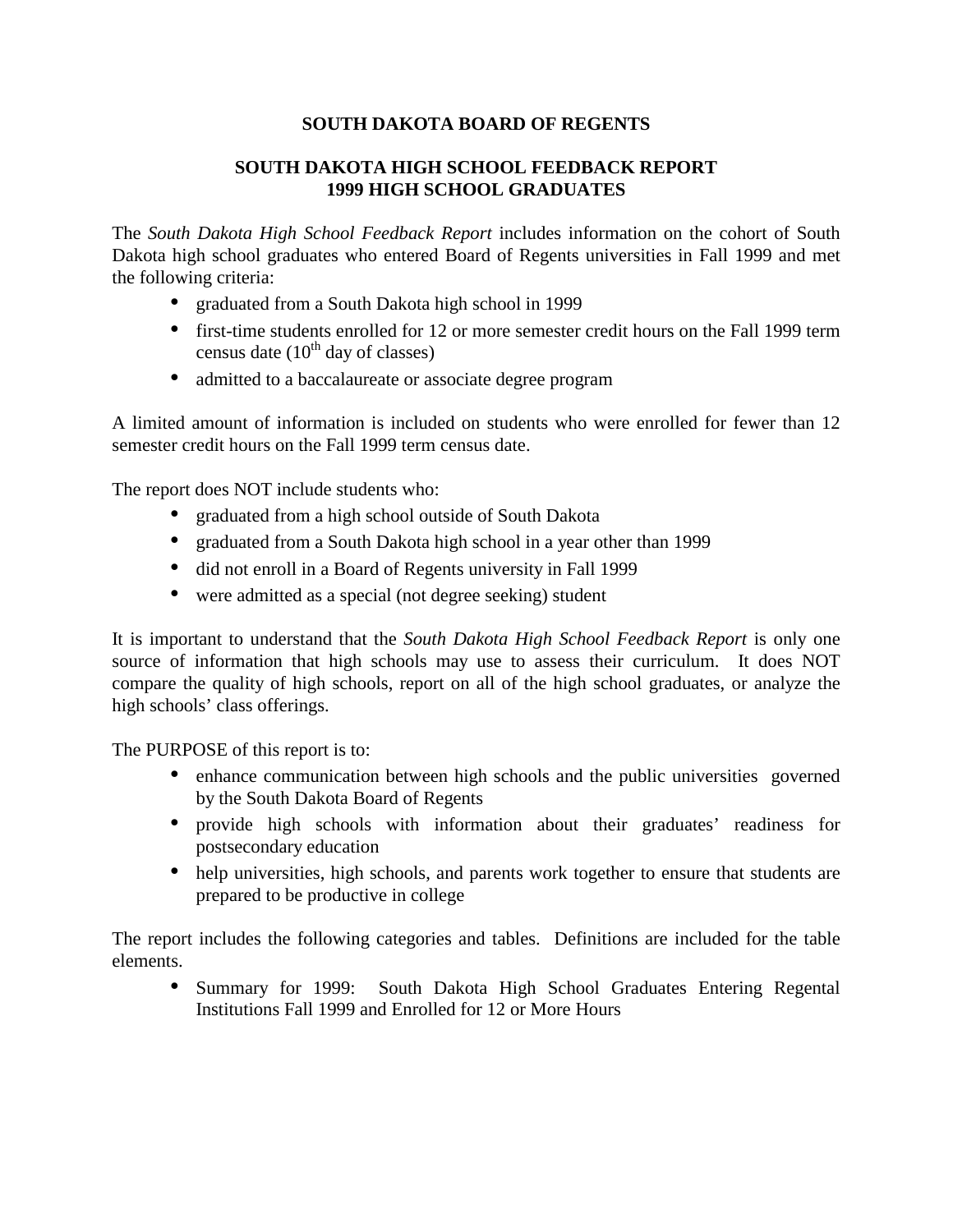- Placement by Regental Institution for South Dakota High School Graduates Entering Regental Institutions Fall 1999 and Enrolled for 12 or More Hours:
	- Table 1: Remedial Placement
	- Table 2: Remedial Enrollment
	- Table 3: Comparison of Remedial and Degree Credit Placement
	- Table 4: Credit Awarded for College Board Advanced Placement Examinations
- Placement by Regental Institution for South Dakota High School Graduates Entering Regental Institutions Fall 1999 and Enrolled for Less than 12 Hours:
	- Table 1: Remedial Placement
	- Table 2: Remedial Enrollment
	- Table 3: Comparison of Remedial and Degree Credit Placement
	- Table 4: Credit Awarded for College Board Advanced Placement Examinations
- Rank of South Dakota High Schools by University GPA of Graduates Entering Regental Institutions Fall 1999 and Enrolled for 12 or More Hours
- Individual High School Report:
	- Table 1: Graduates Entering Regental Institutions
	- Table 2: Graduates First Year Performance in College During 1999-2000
	- Table 3: Graduates College Performance Compared to ACT Composite Score
	- Table 4: Graduates Enrollment in Mathematics and English

The summary report for 1999:

- provides information on the number and percentage of students with placement scores at the remedial or general education level
- provides information on the number and percentage of students enrolled in remedial or general education courses
- includes the students' average university Grade Point Average (GPA)
- compares college performance to the average ACT composite score
- indicates student admission to baccalaureate, associate, or other programs

The report to individual high schools:

- identifies the Regental institutions in which their students enrolled
- includes the graduates' first year performance in college
- compares college performance to the average ACT composite score
- indicates placement in Mathematics and English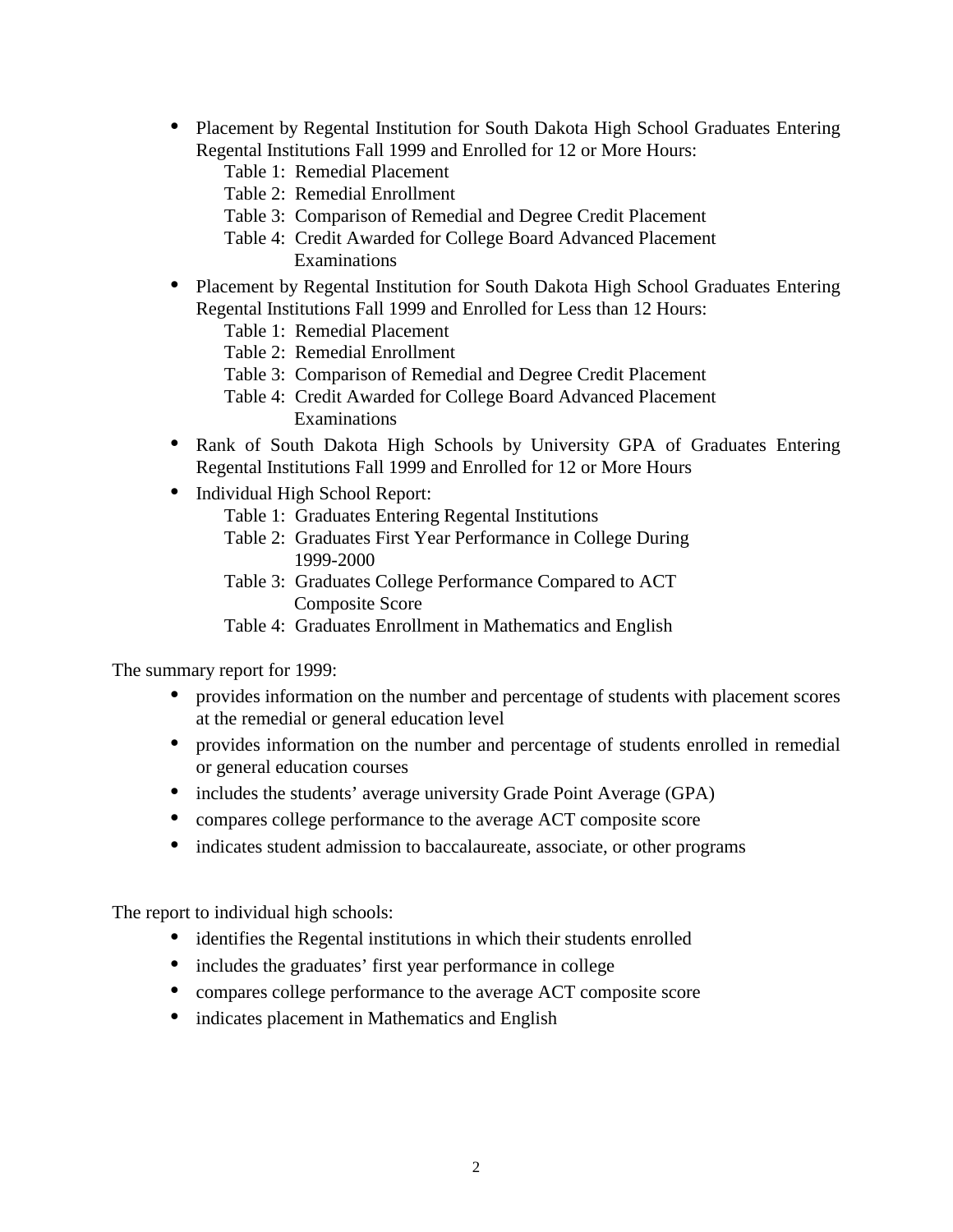South Dakota public universities will continue to collaborate with our high schools to improve the readiness of high school graduates for postsecondary education. This partnership will strive to:

- decrease the number of students underprepared for postsecondary learning
- increase the number of students who are prepared to take full advantage of the academic opportunities offered by universities
- offer students the greatest access possible to advanced placement opportunities while they are in high school

# Changes made to the High School Feedback Report in 1998 that also affect the 1999 report

Two significant revisions were made to the report in 1998. The first change was the inclusion of information regarding student performance on placement examinations. Previous editions of the high school feedback report indicated the number of students who required remediation in mathematics and English courses based solely on course enrollments. While the summary report continues to indicate the number of students in need of remediation based on course enrollment, it also includes information on the number of students in need of remediation based on student performance on placement examinations. This permits a more complete depiction of the total number of students requiring remediation in the area of writing as three of the six South Dakota public universities provide remedial writing education through on-campus writing centers instead of remedial writing courses.

The other revision that occurred was in the definition of remediation. In previous editions of the feedback report a distinction had been made between students enrolled in remedial courses and students enrolled in degree credit courses. As a result, students enrolled in pre-general education courses in mathematics and English courses that were associated with degree credits were not counted in the remedial enrollment figures. The report was revised so that the number of students in need of remediation prior to enrollment in mathematics and English general education courses is more clearly depicted by making the distinction between students enrolled in remedial courses and students enrolled in general education courses.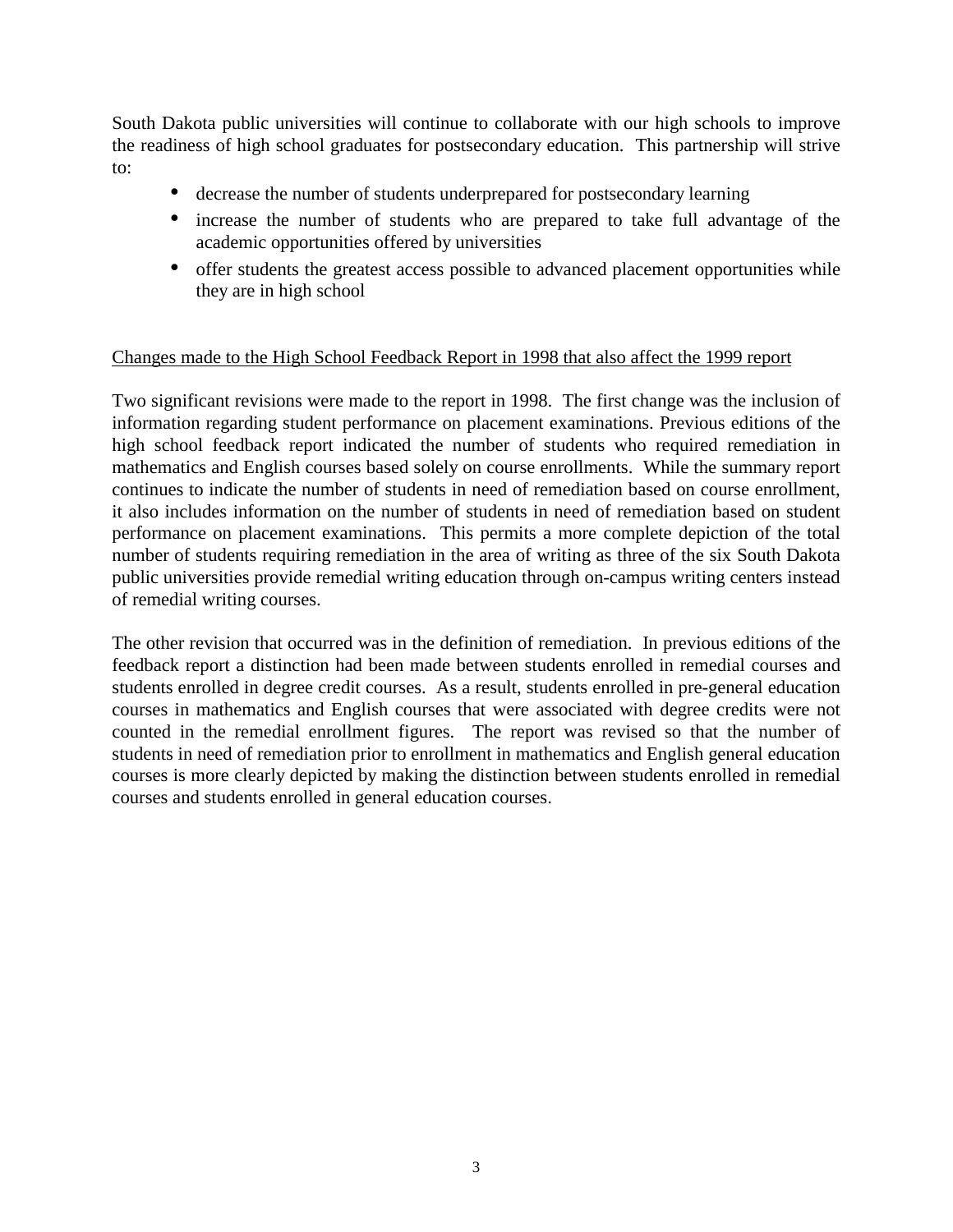#### **ADMISSIONS**

The Summary for 1999 indicates that a cohort of 2,618 South Dakota high school graduates entered Regental institutions on a full-time basis. Of this cohort, 95.3% were admitted to baccalaureate degree programs and 4.7% were admitted to associate degree programs (Graph #1).

### **GRAPH #1 FALL 1999 HIGH SCHOOL GRADUATES ENTERING REGENTAL INSTITUTIONS ADMISSIONS CLASSIFICATIONS FOR FALL 1999**



### **FALL 1999 HIGH SCHOOL GRADUATES ENTERING REGENTAL INSTITUTIONS ADMISSIONS BY INSTITUTION**

| Degree              | <b>BHSU</b> |        | <b>DSU</b> |        | <b>NSU</b> |        | <b>SDSMT</b> |      | <b>SDSU</b> |            | <b>USD</b> |      | System    |        |
|---------------------|-------------|--------|------------|--------|------------|--------|--------------|------|-------------|------------|------------|------|-----------|--------|
| Type                | Stu<br>No   | Pcnt   | Stu<br>No  | Pcnt   | Stu<br>No  | Pcnt   | Stu<br>No    | Pcnt | Stu<br>No   | Pcnt       | Stu<br>No  | Pcnt | Stu<br>No | Pcnt   |
| Admitted<br>to BAC  | 258         | 98.47% | 199        | 81.55% | 292        | 84.63% | 213          | 100% |             | 910 97.84% | 624        | 100% | 2496      | 95.33% |
| Admitted<br>to ASSO | 4           | 1.52%  | 45         | 18.44% | 53         | 15.36% | 0            |      | 20          | 2.15%      |            |      | 122       | 4.66%  |
| Total<br>Cohort     | 262         | 100%   | 244        | 100%   | 345        | 100%   | 213          | 100% | 930         | 100%       | 624        | 100% | 2618      | 100%   |

Note: All entering students in the USD associate programs in Nursing and Dental Hygiene had high school graduation years prior to 1999.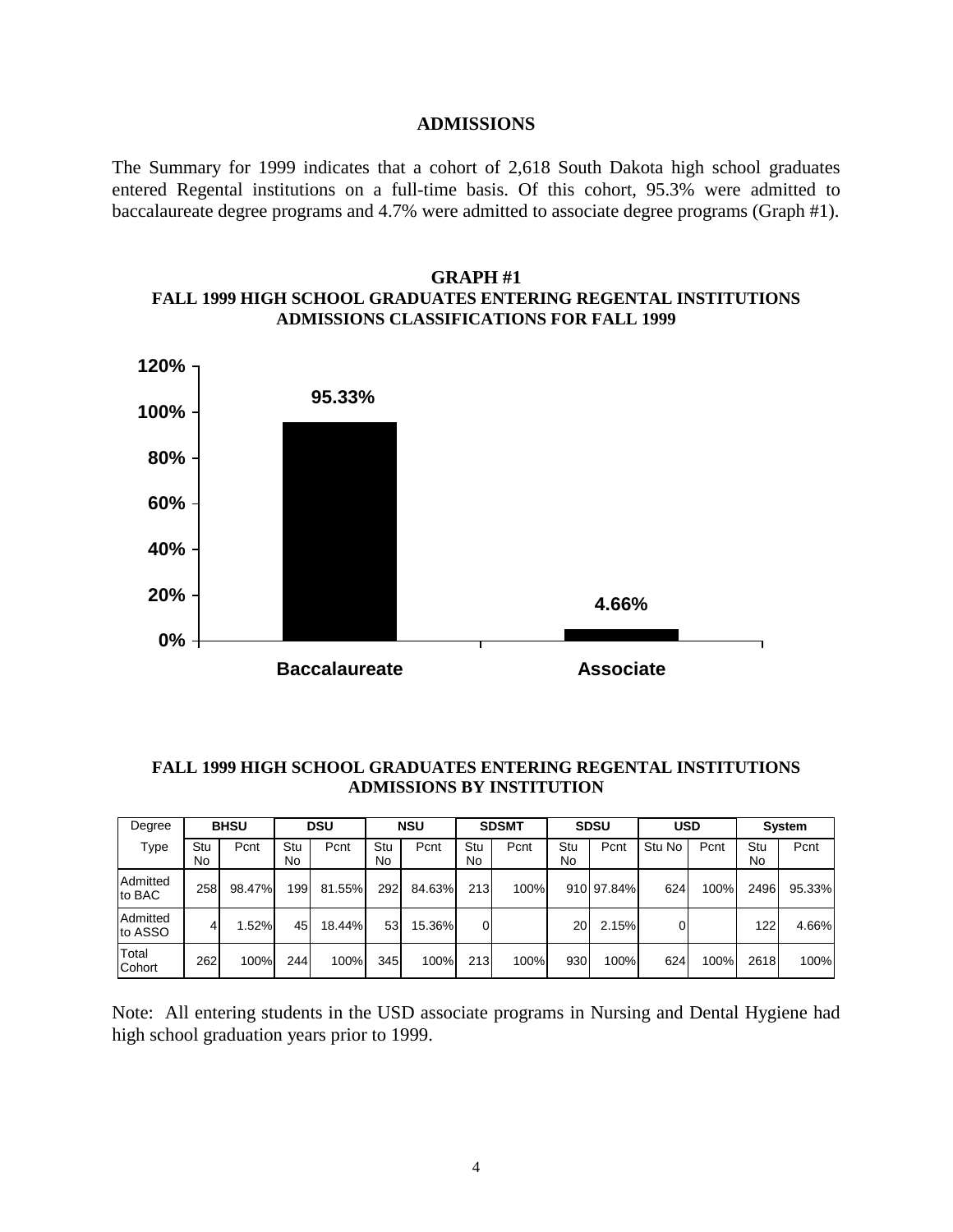### **ACT COMPARISON**

The average ACT composite score for the 2,589 South Dakota high school graduates entering Regental institutions who took the ACT was 21.9. The average ACT composite score for the 2,471 (95.44%) admitted to baccalaureate degree programs was 22.1, and for the 118 (4.56%) admitted to associate degree programs it was 18.1 (Graph #2).

According to ACT's *High School Profile Report: HS Graduating Class 1999*, the average ACT composite score for all South Dakota students in the 1999 graduating class was 21.2 and the national average was 21.0. The South Dakota average includes students who did not attend a Board of Regents university in Fall 1999 (Graph #2).

# **GRAPH #2 FALL 1999 HIGH SCHOOL GRADUATES ENTERING REGENTAL INSTITUTIONS COMPARISON OF AVERAGE ACT COMPOSITE SCORES**

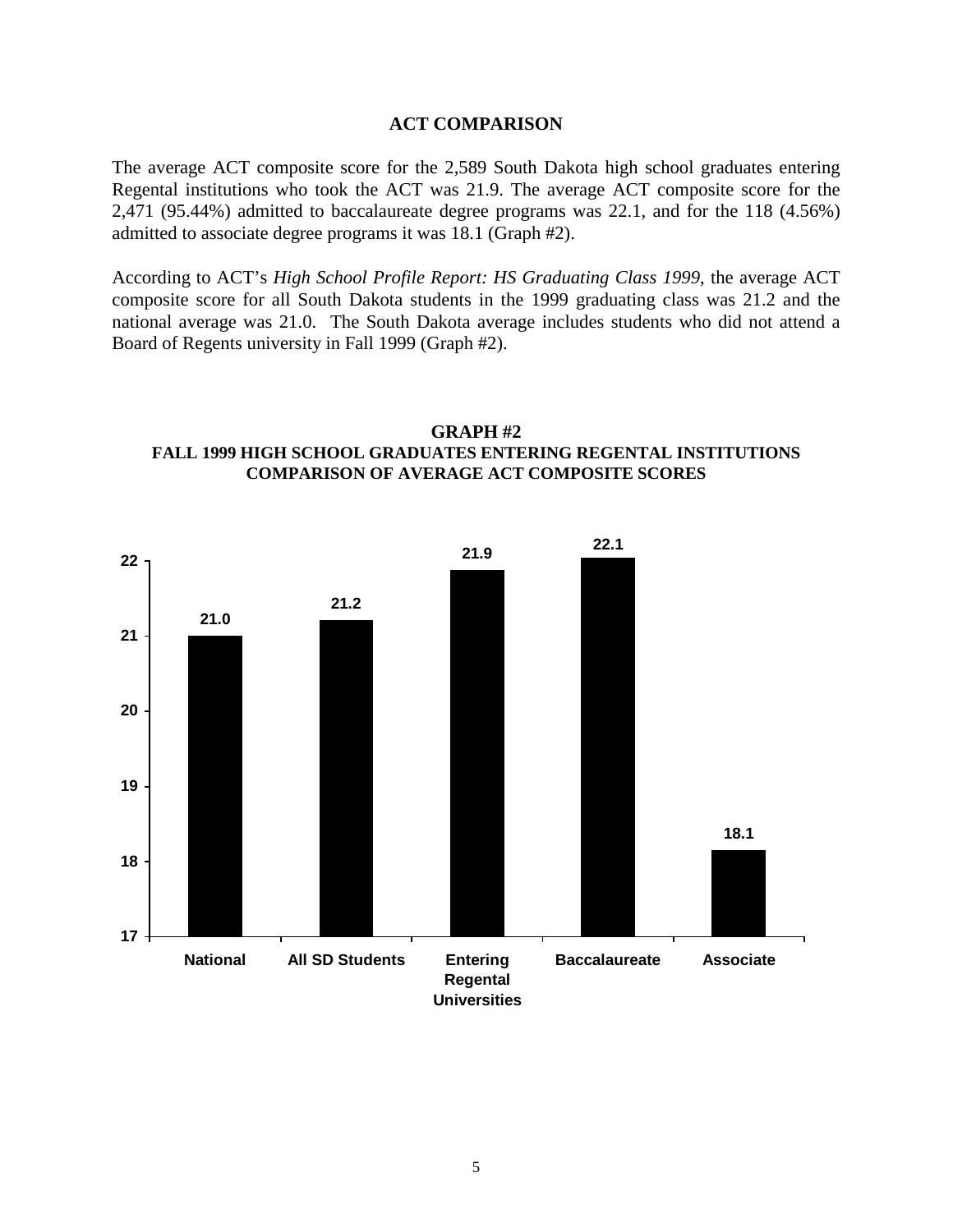### **COURSE PLACEMENT, COURSE ENROLLMENT AND GPA**

Comparison of placement and enrollment in general education and remedial courses and of university grade point averages (GPA) includes only those students who completed at least one semester during the academic year 1999-00. Placement and average GPA for students who completed the year was as follows: 309 students had placement scores indicating a need for remedial English, 349 students needed remedial mathematics, and 91 students needed both areas. The unduplicated number of students with placement scores indicating a need for remediation was 567 (21.87%). (Graph #3) The average university GPA for students whose placement scores indicated a need for remediation in English was 2.41. The average university GPA for students whose placement scores indicated a need for remediation in mathematics was 2.26

**GRAPH #3 FALL 1999 HIGH SCHOOL GRADUATES ENTERING REGENTAL INSTITUTIONS GENERAL EDUCATION AND REMEDIAL PLACEMENT**



Enrollment and average university GPA for students who completed at least one semester was as follows: 2,098 (80.91%) enrolled in general education courses and achieved an average university GPA of 2.83; 214 enrolled in remedial English and 349 in remedial mathematics with 68 enrolled in both (Graph #4). The unduplicated enrollment in remedial courses was 495 (19.09%) with an average university GPA of 2.29.

**GRAPH #4 FALL 1999 HIGH SCHOOL GRADUATES ENTERING REGENTAL INSTITUTIONS GENERAL EDUCATION AND REMEDIAL ENROLLMENT**

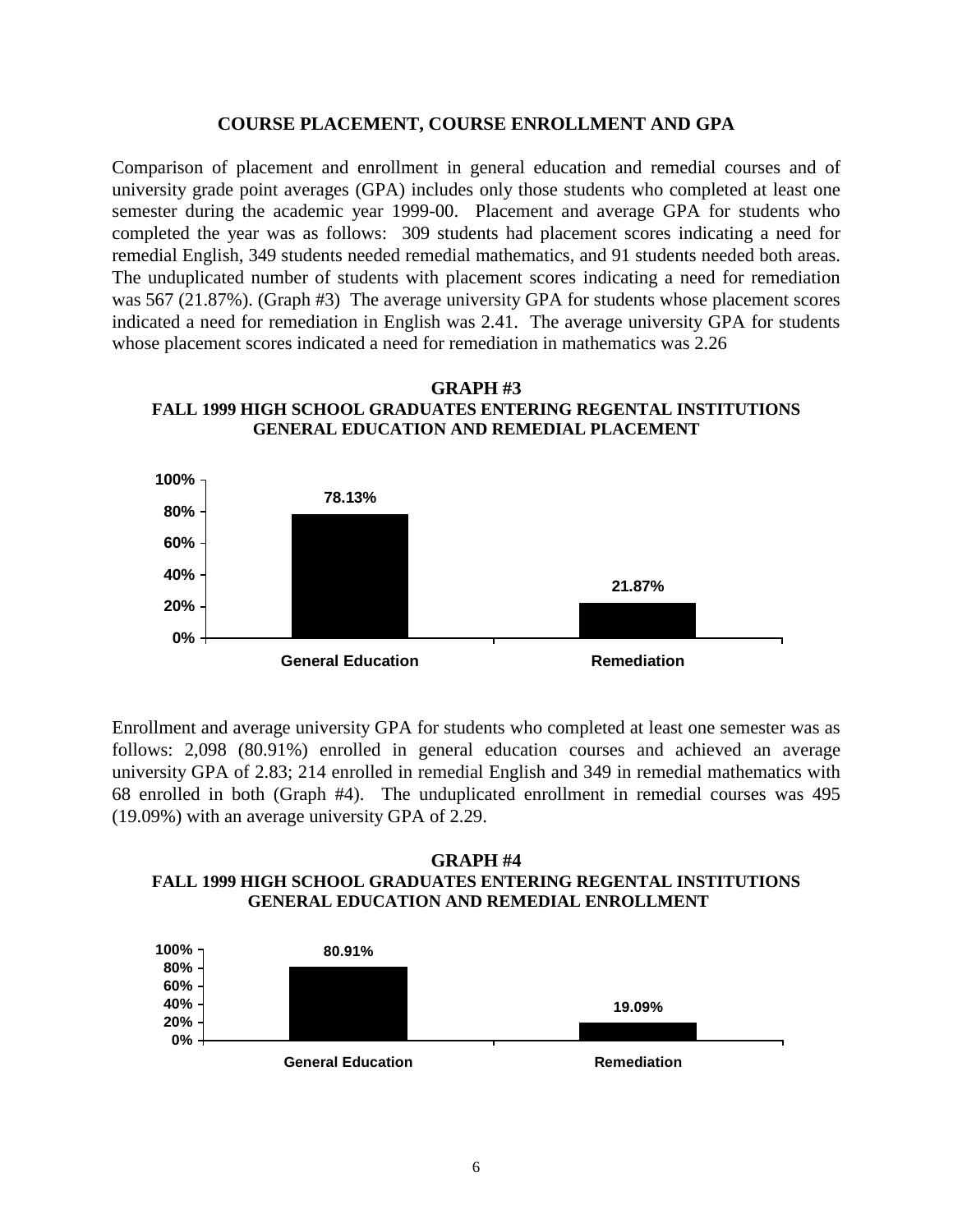In addition to a lower university grade point average, South Dakota high school graduates enrolled in remedial courses also had a lower average ACT Composite score. Differences in average ACT Composite score and GPA were not affected by the level of degree program. Associate degree-seeking students enrolled in general education courses had a higher average ACT Composite score and a higher average university GPA than baccalaureate degree-seeking students enrolled in remedial courses (Graphs #5 & #6).





**GRAPH #6 FALL 1999 HIGH SCHOOL GRADUATES ENTERING REGENTAL INSTITUTIONS GENERAL EDUCATION AND REMEDIAL ENROLLMENT AVERAGE UNIVERSITY GPA BY DEGREE LEVEL**

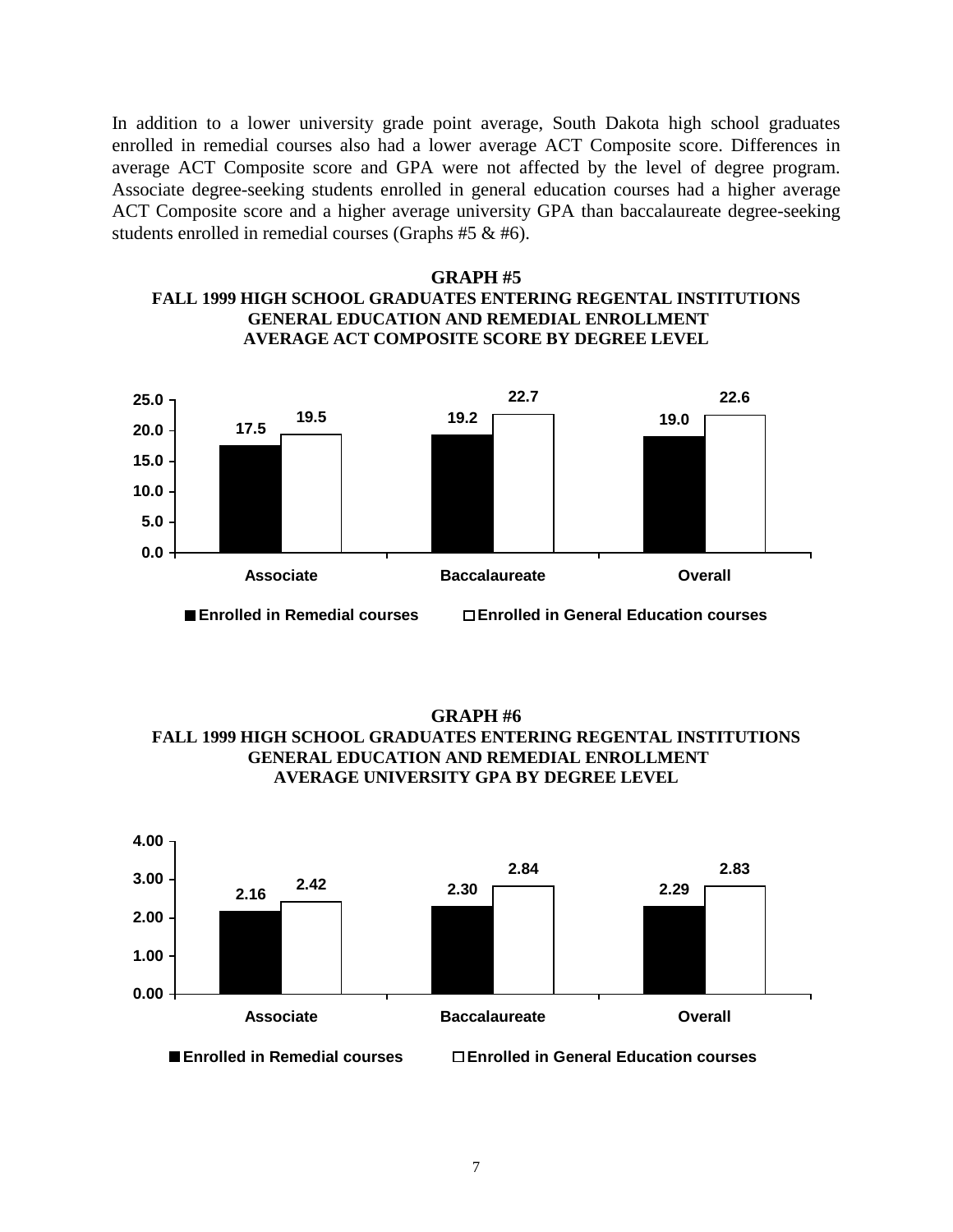## **ENROLLMENT IN MATHEMATICS AND ENGLISH COURSES**

Data on enrollment in mathematics and English courses is affected by duplicate enrollments. For example, during the academic year, students may have enrolled in a remedial course one semester and a general education course the next semester. Also, credit awarded for College Board Advanced Placement (CBAP) examinations may count toward general education credit. Therefore, the percentages included in the graphs will total more than 100%.

For the academic year, in the area of mathematics, 67.99% enrolled in courses at the level of Algebra up to Calculus, 27.30% enrolled in calculus and above, 2.01% were awarded credit based on the College Board Advanced Placement Calculus examination, and 13.46% enrolled in remedial courses. (Graph #7)



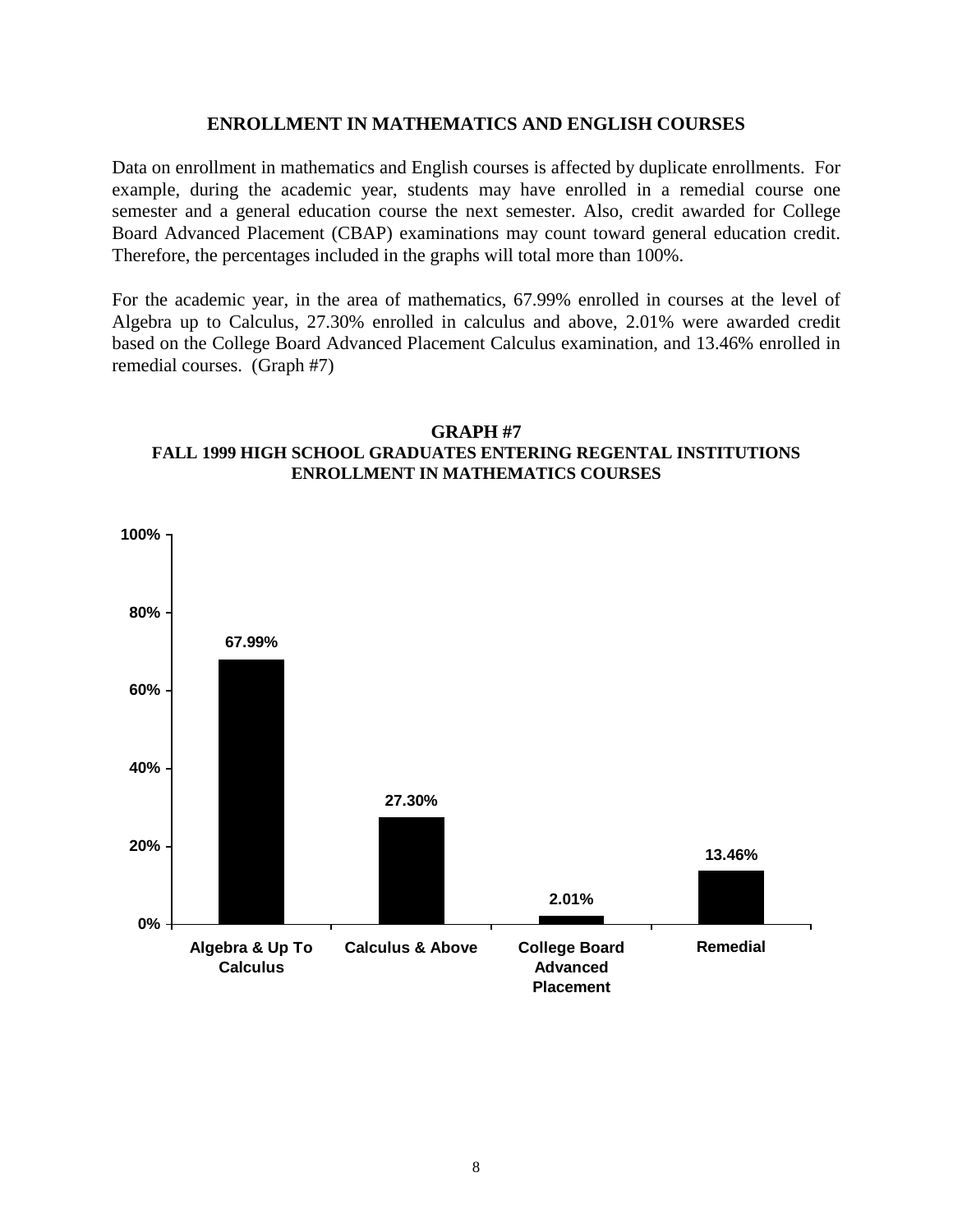For the academic year, in the area of English, 80.33% enrolled in general education courses in Composition, 30.39% in courses Above Composition, 2.51% received College Board Advanced Placement credit, and 8.25% enrolled in remedial courses. (Graph #8)

## **GRAPH #8 FALL 1999 HIGH SCHOOL GRADUATES ENTERING REGENTAL INSTITUTIONS ENROLLMENT IN ENGLISH COURSES**



Credit for College Board Advanced Placement, in all subject areas, was awarded to an unduplicated total of 118 (4.55%) students. Their average GPA at the end of the freshmen year was 3.37. There were 52 students receiving College Board Advanced Placement credit in mathematics and 65 in English.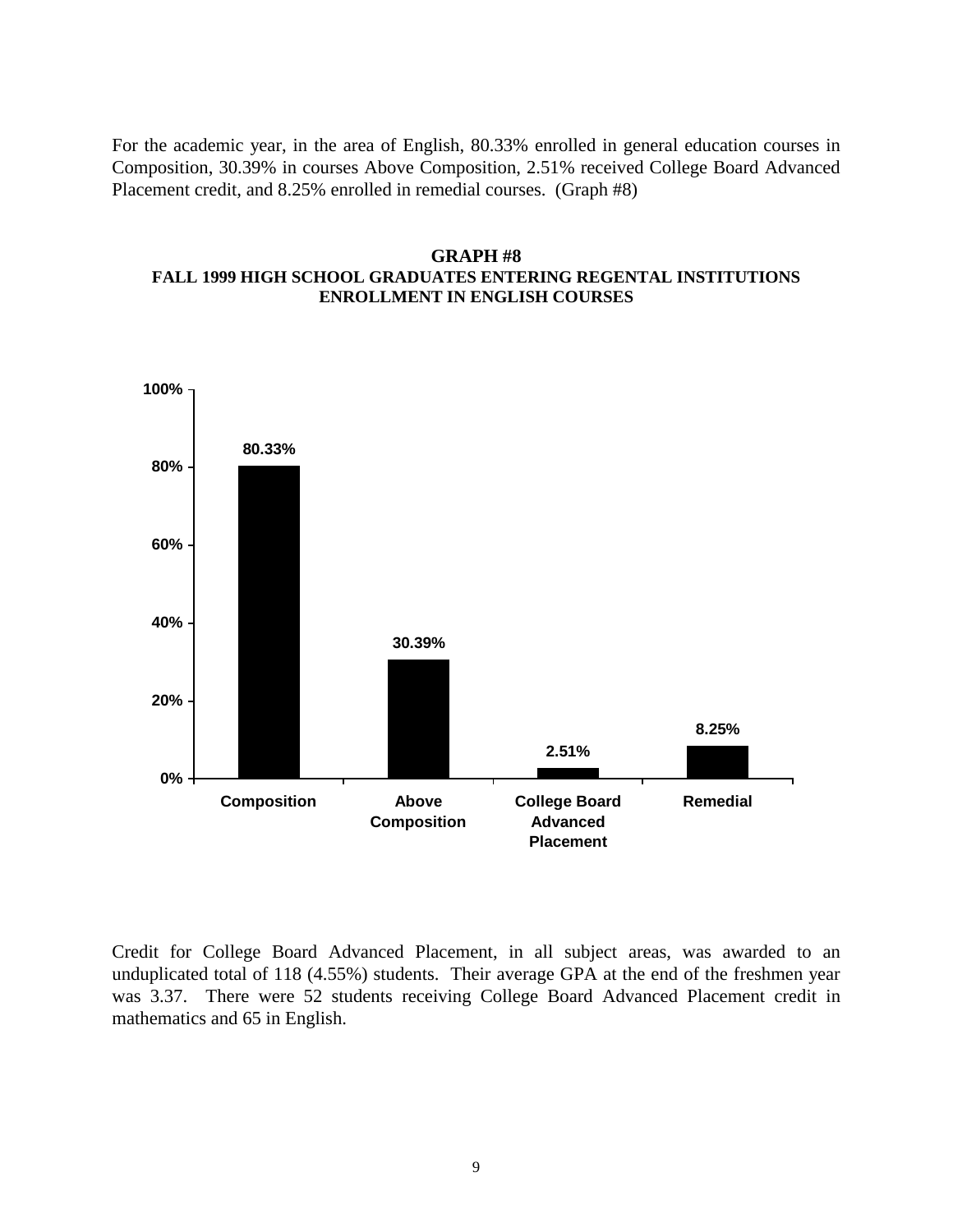# **FIVE YEAR TRENDS**

Comparison of data from South Dakota high school graduates entering Board of Regents universities over a five year period, between 1994 and 1999, reveals some change. After two years of increasing enrollments of South Dakota high school graduates, the number of graduates entering Regental institutions in 1999 declined slightly. The average ACT Composite score increased after declining slightly for two years in a row. The percentage of students receiving credit for College Board Advanced Placement (CBAP) increased for the third year in a row. Changes to the 1998 report continue to impact remedial enrollment trend data.

1998 Revisions

- Remedial placement information indicates the number of students earning scores on the placement examinations below the cutoff for enrollment in general education courses instead of the number of students who enrolled in remedial courses
- Remedial course enrollments indicate the number of students enrolled in courses below the level of general education instead of the number of students enrolled in non-degree credit courses

|                                                         | 1995   | 1996   | 1997   | 1998   | 1999   |
|---------------------------------------------------------|--------|--------|--------|--------|--------|
| <b>Entering Cohort</b>                                  | 2,718  | 2,527  | 2,704  | 2,721  | 2,618  |
| Average ACT composite score                             | 21.68  | 21.96  | 21.86  | 21.81  | 21.87  |
| Percentage enrolled in English remedial<br>$course*$    | 3.95%  | 4.13%  | 5.17%  | 6.40%  | 8.25%  |
| Percentage enrolled in mathematics<br>remedial courses* | 5.85%  | 3.37%  | 3.75%  | 7.18%  | 13.46% |
| Percentage of unduplicated remedial<br>enrollments*     | 8.94%  | 6.26%  | 8.28%  | 11.54% | 19.09% |
| Percentage enrolled in general education<br>courses*    | 91.06% | 93.74% | 91.72% | 88.46% | 80.91% |
| Percentage awarded credit for CBAP                      | 2.79%  | 2.13%  | 3.86%  | 4.18%  | 4.55%  |
| Average GPA of those in remedial courses                | 2.38   | 2.06   | 2.28   | 2.12   | 2.29   |
| Average GPA of those in general education<br>courses    | 2.72   | 2.71   | 2.72   | 2.76   | 2.83   |
| Average GPA of those awarded CBAP<br>credit             | 3.38   | 3.45   | 3.29   | 3.32   | 3.37   |
| Average GPA of all students at end of year              | 2.69   | 2.68   | 2.69   | 2.70   | 2.74   |

### **FIVE YEAR TRENDS SOUTH DAKOTA HIGH SCHOOL GRADUATES ENTERING REGENTAL INSTITUTIONS 1994-1999**

\*Prior to 1998, a distinction was made between remedial and degree credit courses. In 1998, degree credit courses that were not accepted for general education credit were included with remedial courses.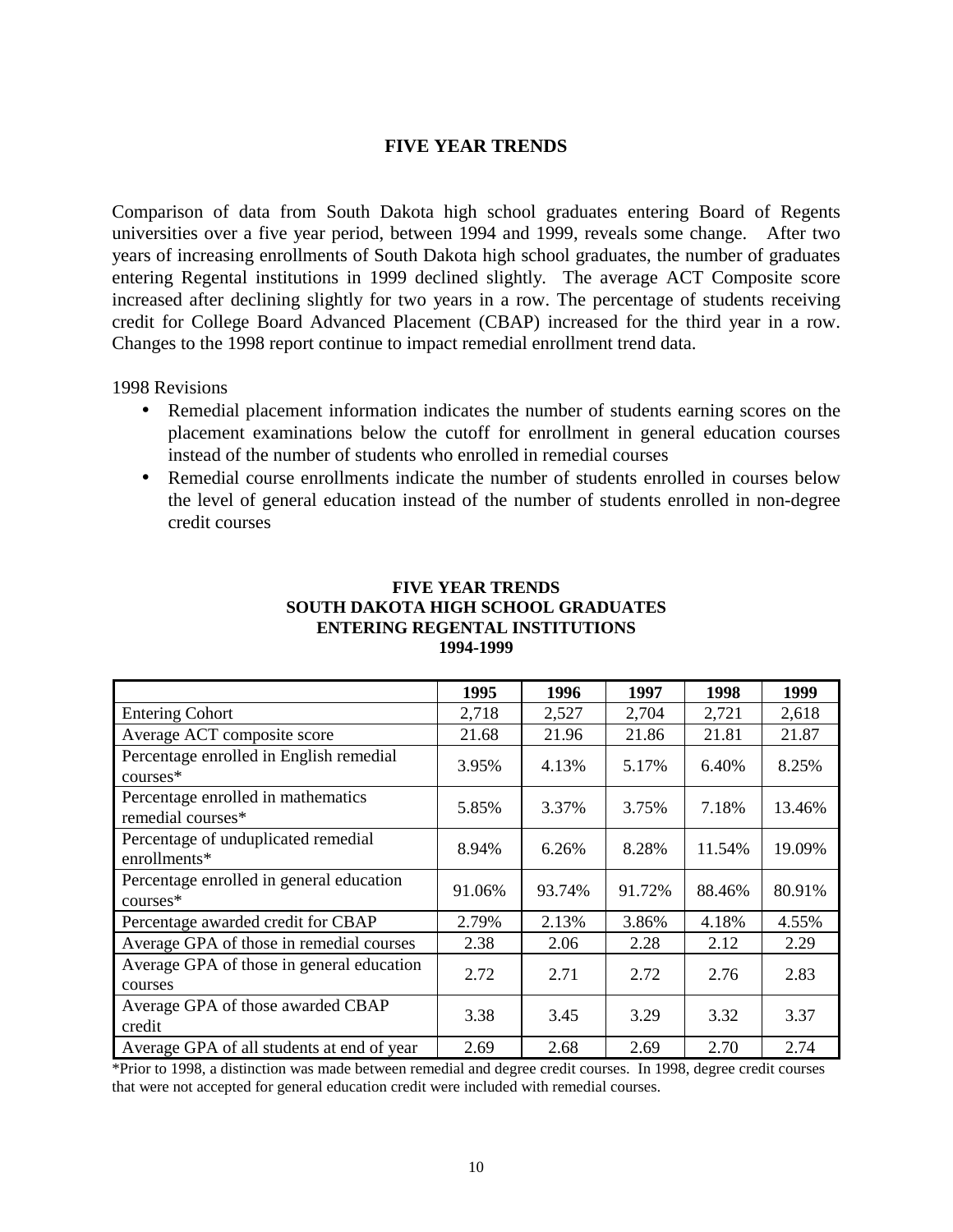Of 160 high schools included for 1999, 27 (16.88%) had no students required to enroll in remedial courses. (Graph #9) There were 41 (34.17%) high schools that had less than 10% of their students receiving some remedial education.

# **GRAPH #9 PERCENT OF GRADUATES ENROLLED IN REMEDIAL COURSES BY NUMBER OF HIGH SCHOOLS FIVE YEAR TREND 1994-1999**

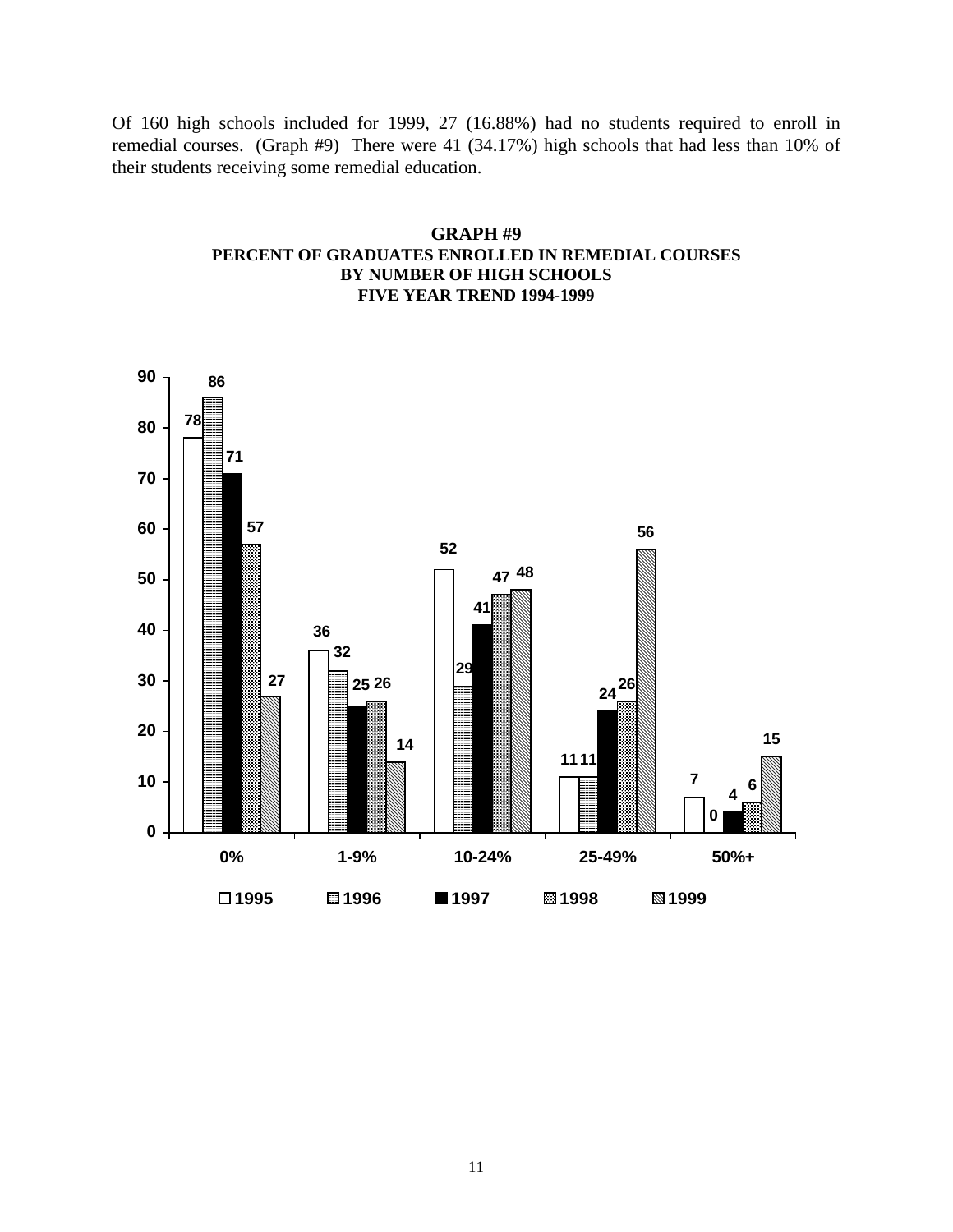On a percentage basis, the number of high schools with no students enrolled in remedial courses in 1999 is the lowest it has been during the five year period. (Graph #10)



**GRAPH #10 COMPARISON OF PERCENTAGE OF HIGH SCHOOLS WITH NO STUDENTS ENROLLED IN REMEDIAL EDUCATION FIVE YEAR TREND: 1994-1999**

The percentage of 1999 South Dakota high school graduates enrolling in remedial courses in the Regental institutions (19.09%) is less than that reported nationally. A study by the National Center for Education Statistics, *Remedial Education at Higher Education Institutions in Fall 1995,* indicates that 81% of the public 4-year colleges in the United States offer remedial courses, and 25% of first-time freshmen enroll in them. Regental institutions are among the 60% nationally that select students who need remedial coursework by giving all entering students placement tests.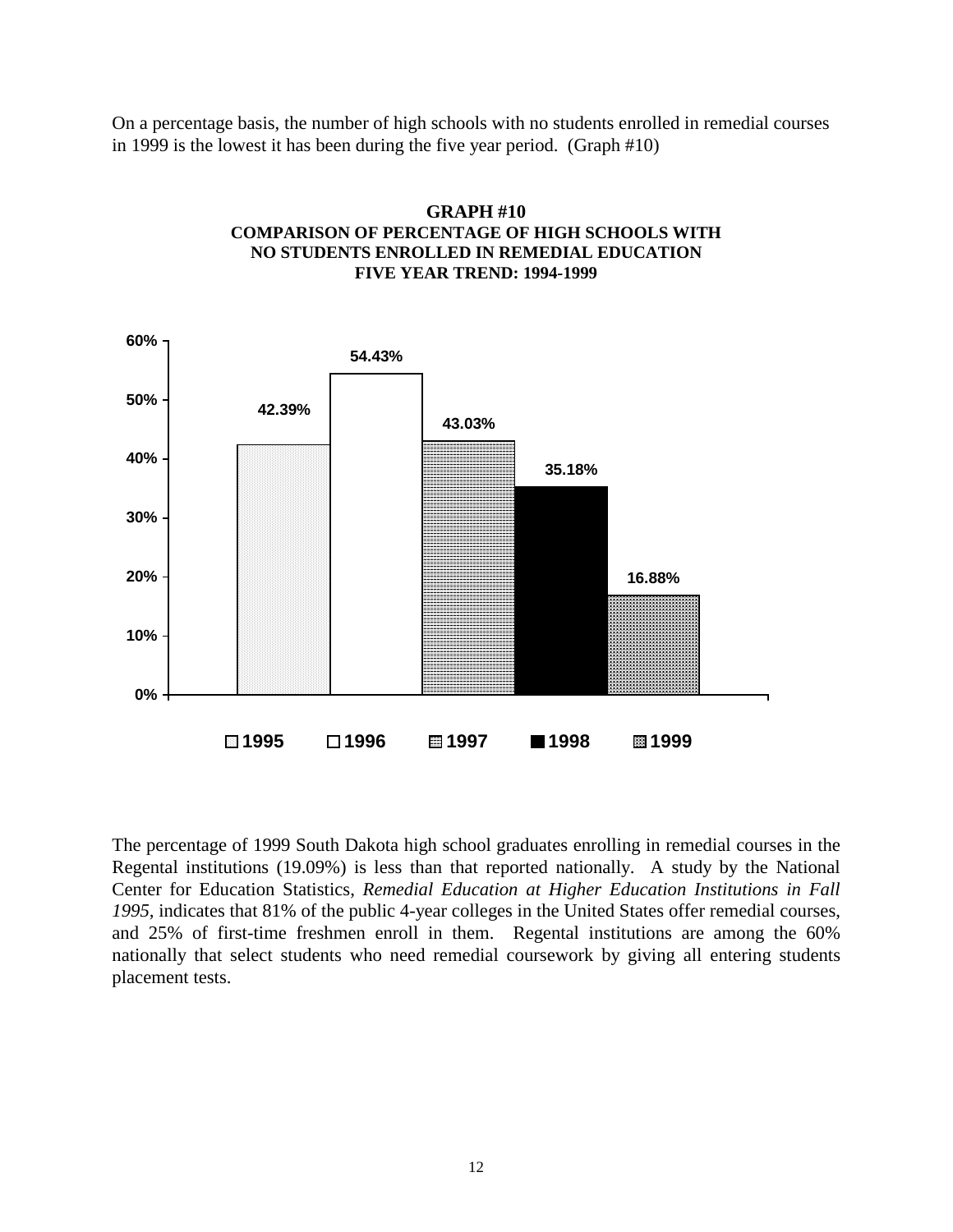#### **PLACEMENT BY REGENTAL INSTITUTIONS**

Entering students are required to sit for placement exams in English and mathematics to determine their readiness for engaging in general education coursework. In terms of student performance on placement examinations by individual Regental universities, 4 institutions had more students with scores below the cutscore for placement in English than in mathematics, and 2 institutions had more students with scores below the cutscore for placement in mathematics than in English. (Graph #11)

#### **GRAPH #11 FALL 1999 HIGH SCHOOL GRADUATES ENTERING REGENTAL INSTITUTIONS COMPARISON OF THE NUMBER OF UNDUPLICATED REMEDIAL PLACEMENTS BY INSTITUTION**



All but one of the universities had more students with scores at or above the cutscore for general education placement than students with scores indicating a need for remediation. (Graph #12).

#### **GRAPH #12 1999 HIGH SCHOOL GRADUATES ENTERING REGENTAL INSTITUTIONS COMPARISON OF REMEDIAL AND GENERAL EDUCATION PLACEMENT BY INSTITUTION**

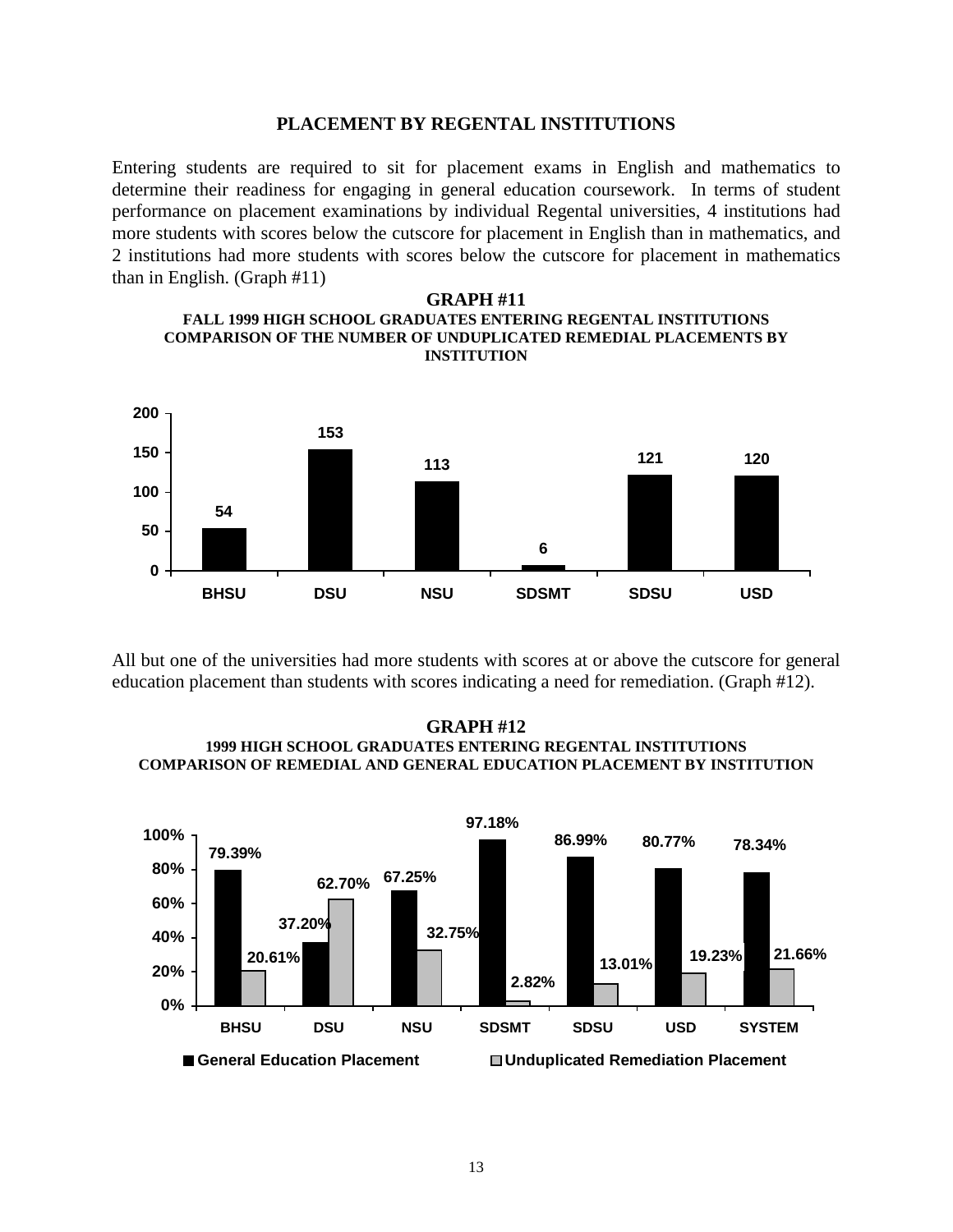#### **ENROLLMENT BY REGENTAL INSTITUTIONS**

In terms of student enrollment in remedial courses by individual Regental universities, 3 institutions had all of their remedial enrollments in mathematics, 2 institutions had more students enrolled in remedial mathematics than in English, and 1 institution had more students enrolled in remedial English than in mathematics. (Graph #13)





All but one of the universities had more students enrolled in general education courses than in remedial courses. (Graph #14) The percentage of graduates from each high school required to enroll in remedial courses is affected by the distribution of those graduates among the Regental institutions. If a greater number of graduates attend one or more of the institutions with higher placements in remedial courses, the percentage for that high school may increase.

### **GRAPH #14 1999 HIGH SCHOOL GRADUATES ENTERING REGENTAL INSTITUTIONS FALL 1999 COMPARISON OF REMEDIAL AND GENERAL EDUCATION ENROLLMENTS BY INSTITUTION**

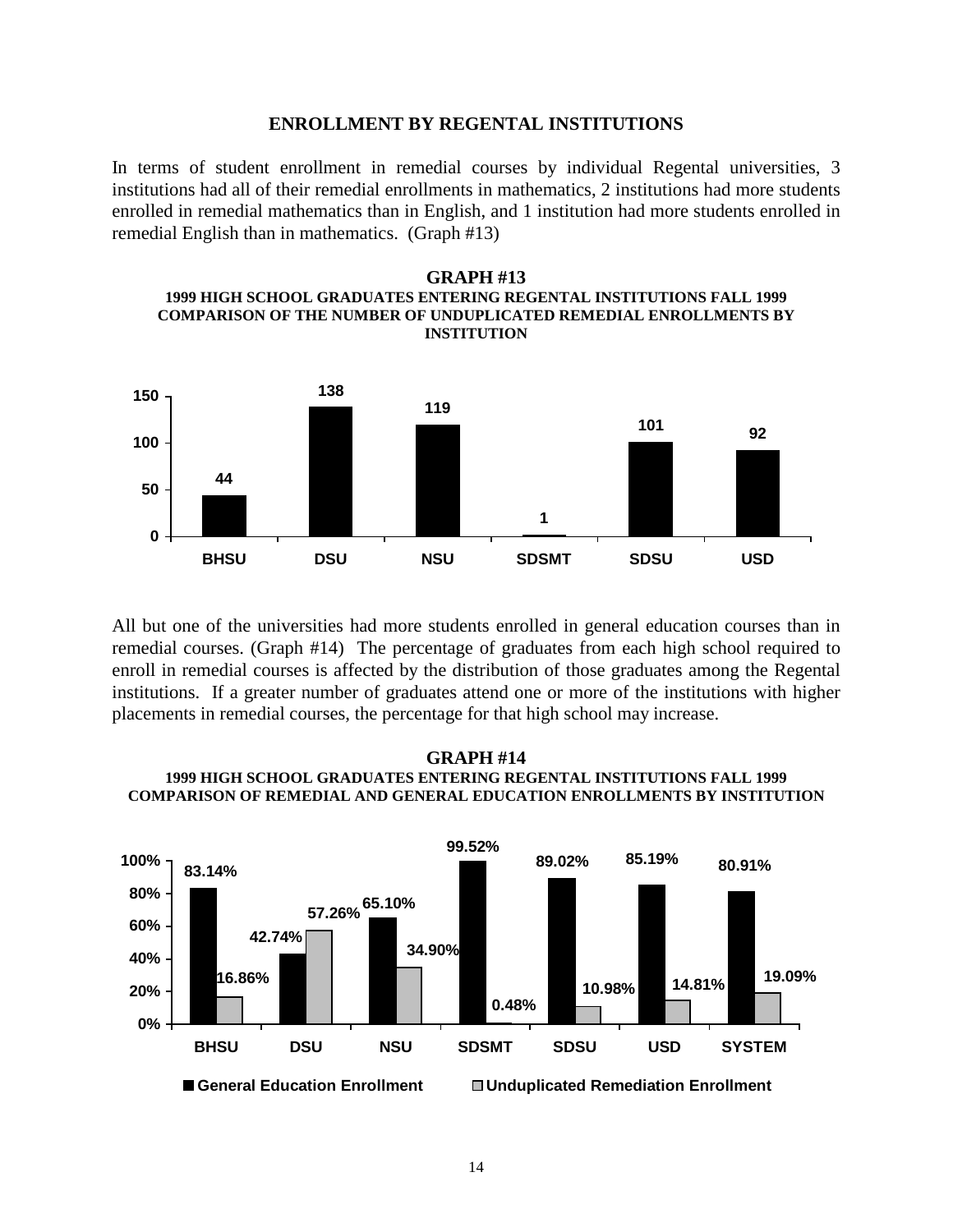All universities award Advanced Placement credit and all six universities enrolled 1999 high school graduates who received such credit. (Graph #15)

#### **GRAPH #15 1999 HIGH SCHOOL GRADUATES ENTERING REGENTAL INSTITUTIONS FALL 1999 PERCENTAGE OF ENTERING STUDENTS AWARDED COLLEGE BOARD ADVANCED PLACEMENT BY INSTITUTION**

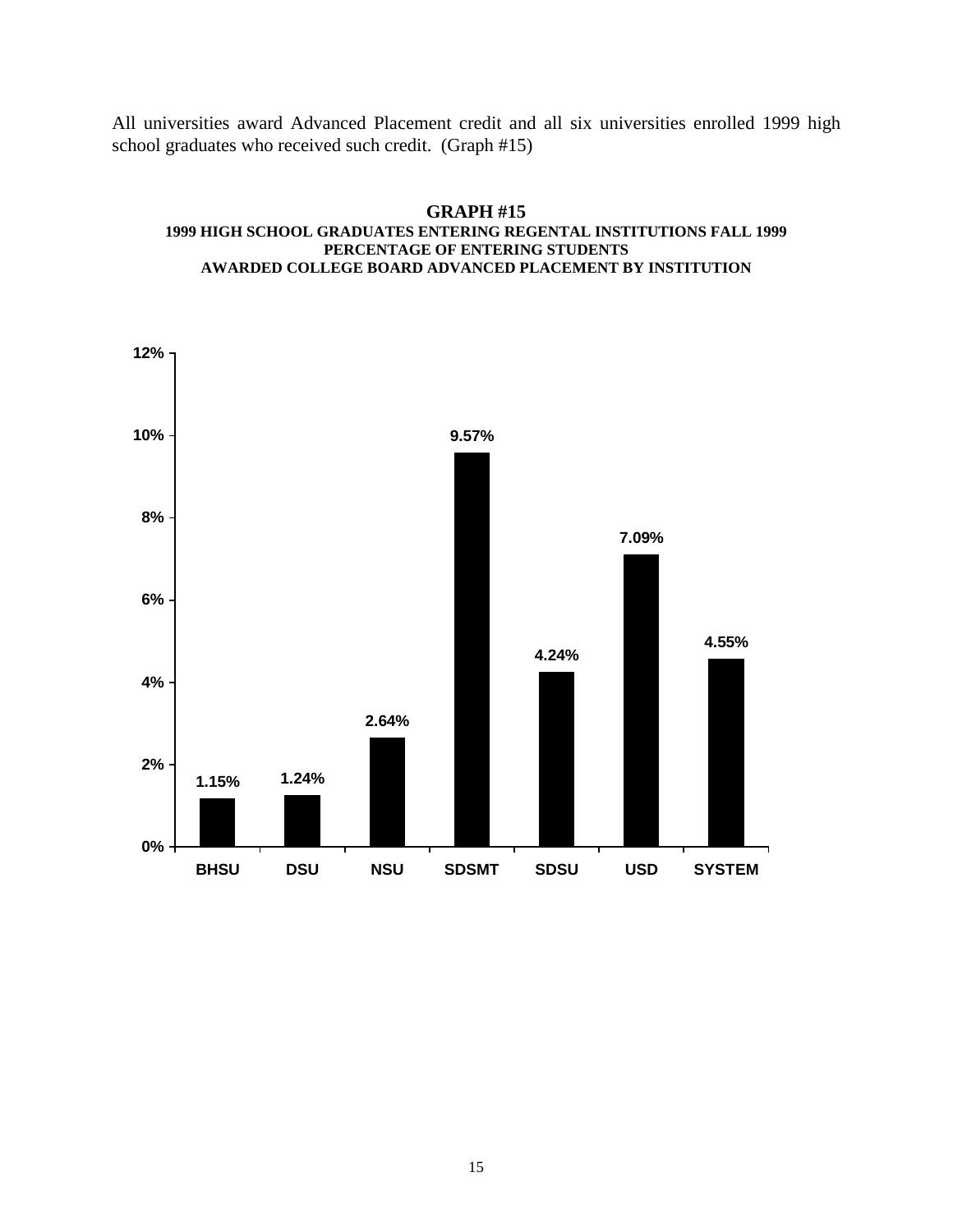### **PART-TIME STUDENT ADMISSIONS**

A total of 209 South Dakota high school graduates entered Regental institutions on a part-time basis in Fall 1999. These students represented less than 8% of all South Dakota high school graduates entering Regental institutions in Fall 1999 (Graph #16). Of these 209 students, 93.77% were admitted into baccalaureate degree programs and 6.22% were admitted into associate degree programs (Graph #17).

# **GRAPH #16 1999 HIGH SCHOOL GRADUATES ENTERING REGENTAL INSTITUTIONS FALL 1999 PERCENTAGE BY ENROLLMENT CLASSIFICATIONS**



**GRAPH #17 1999 HIGH SCHOOL GRADUATES ENTERING REGENTAL INSTITUTIONS FALL 1999 PART-TIME STUDENT ADMISSIONS CLASSIFICATIONS**